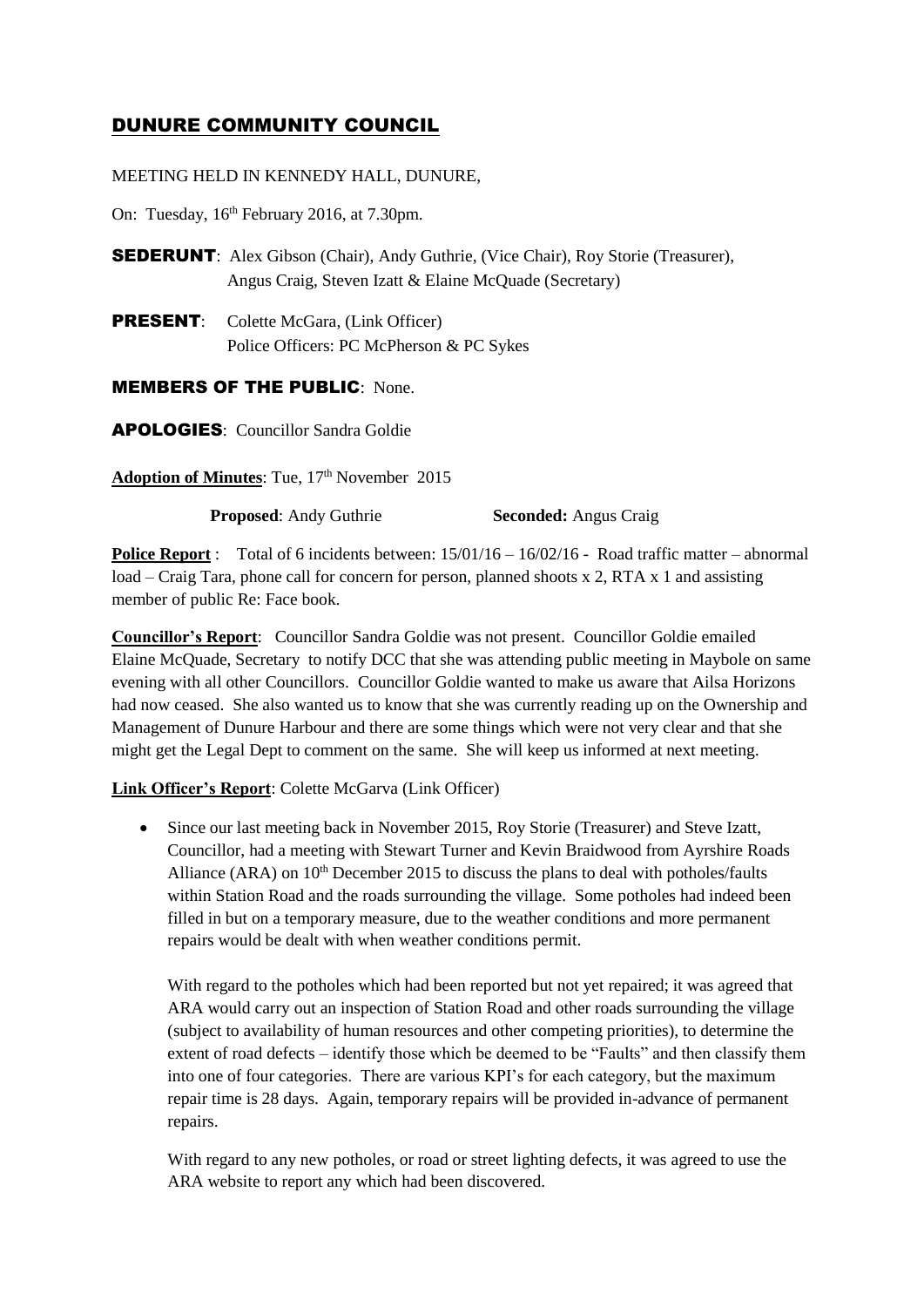Action: Colette McGarva (Link Officer) to chase up relevant parties to make sure potholes and other faults within our local community are followed through and dealt with to a satisfactory standard.

 **"Castle Burn"** – Back in November Andy Guthrie (Vice Chair) had been approached by the resident who lives adjacent to the "Castle Burn" (Nos.22) expressing their concerns with the amount of rain that we have had of late and fear that this could lead to flooding into their property, if burn is not kept clear.

As we were still unsure of who has the responsible for keeping the Castle Burn clear, we then looked at the map and information provided by Colette McGarva (Link Officer) and we came to the conclusion that at Nos. 22/24 is where the main blockage is within the burn, (caused by bushes growing and debris coming down stream) Therefore, it appears to be the responsibility of SAC Housing Account. **Action**: Colette McGarva (Link Officer) to confirm with SAC and in turn, if this is the case, to carry out work required.

- **Goal/Rugby Posts** for the Kennedy Park from funding of £4,950.00 (SAC Rural Affairs - Community Pride in Dunure) Steve Izatt had been very busy researching same, looking at various post styles and materials. Within 3-4 weeks these should be in situ for the new season ahead. **Action**: Steve Izatt to look into 3 quotes from local builders for cementing in same.
- **Local Elections** Elaine McQuade (Secretary) informed members that she would be handing her notice in due to family commitments. It was suggested perhaps it could be a possibility that we hire a Secretary to take minutes of each Community Council meeting. **Action** : Angus Craig – Enquire at next NCCBC meeting with regards to their Secretary.

In these current times with people having such busy life styles and so many different commitments within their families/work schedules, the Councillors are finding it very hard to drum up new members (our Committee only has 6 members) it was suggested that it would be an excellent idea to try and amalgamate all village committees together. As surely we are striving for the same things within our community to make it a safe and enjoyable place to live in for our families, namely, Harbour Committee/Fisherton Primary School (Fisherton Primary School & Nursery Class Primary School Parents Council)/Hall & Park Committee/Fisherton Church.

• SAC Meeting on 3<sup>rd</sup> March 2016 regarding budget of £8m saving.

# **Matters Arising**

**NCCBC** – Study being done with regards to the viability of running of Straiton Village Store to see if it can be put into force in other communities in the surrounding areas.

**NCCBC** – New application had been handed in for NCCBC funding, for the sum of £1,600.00 from Andy Guthrie, Dunure Environmental Group, to install an "Up and Over" ramp at Kennedy Park hole in the wall (at the junction of Castle Road and Kennedy Drive) and planting of Spring and Summer bulbs at various locations in the Kennedy Drive. This was approved by Committee members present. **Action**: Elaine McQuade (Secretary) to send out letter informing applicant that he has been successful.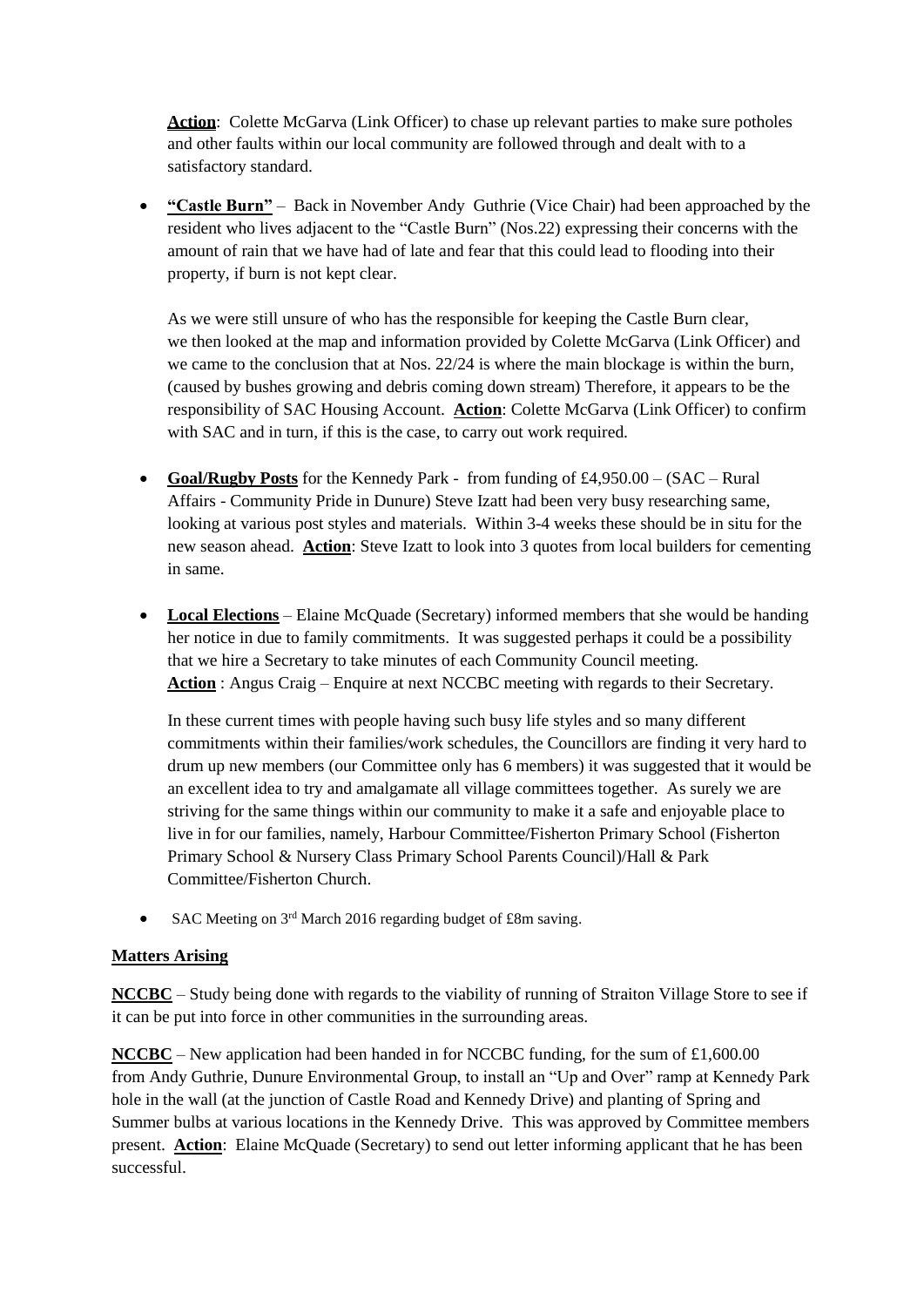# **Financial Report**: Mr Roy Storie (Treasurer)

Statement of Accounts – Tue – 16 Feb 2016

Account No. 00584730

# **30 Dec 2015 Statement**

| Paid out: NCCBC Funding for Seahorses ironmongery£ 107.12 |  |
|-----------------------------------------------------------|--|
|                                                           |  |

### **Account No. 00584765**

| Dunure Youth Club £28.99 |        |  |
|--------------------------|--------|--|
| Fisherton School £ 25.00 |        |  |
|                          |        |  |
|                          | £78.99 |  |

### **CORRESPONDENCE**

# Nov 2015

# **David Bone – Ailsa Horizons**

| 19/11/15 | New Political TV Programme (Also Comm Councils $-23/11/15$ )                    |
|----------|---------------------------------------------------------------------------------|
| 22/11/15 | Newton & Wallacetown Community Assoc. – Co-operative Funding Vote.              |
| 20/11/15 | Postponement South Ayrshire Health & Social Care Strategic Plan – 2016-19 Event |
| 24/11/15 | $SAC - External$ Funding Newsletter – Nov 2015 (Also Comm Councils – 25/11/15). |
| 06/01/16 | CCCF Incorp AGM $- 09/02/16 - (19th$ Jan Meeting postponed 2016)                |
| 11/01/16 | <b>Beautiful Scotland</b>                                                       |
| 15/01/16 | $CCCF - AGM - 09/02/16.$                                                        |
| 25/01/16 | <b>Carrick Opportunities Centre Course Guide</b>                                |

# **Community Council**

| 26/11/15 | BBC Radio Scotland's BIG Debate Programme – Prestwick – 11/12/15. |
|----------|-------------------------------------------------------------------|
| 07/12/15 | BT - Community Web Kit                                            |
| 22/12/15 | Community Council – Elections $2016(1)$                           |
| 24/12/15 | South Ayrshire Council – External Funding Newsletter – Dec 2015   |
| 18/01/16 | Burns in South Ayrshire                                           |
| 18/01/16 | Ayrshire Communities encouraged to enter country wide             |
|          |                                                                   |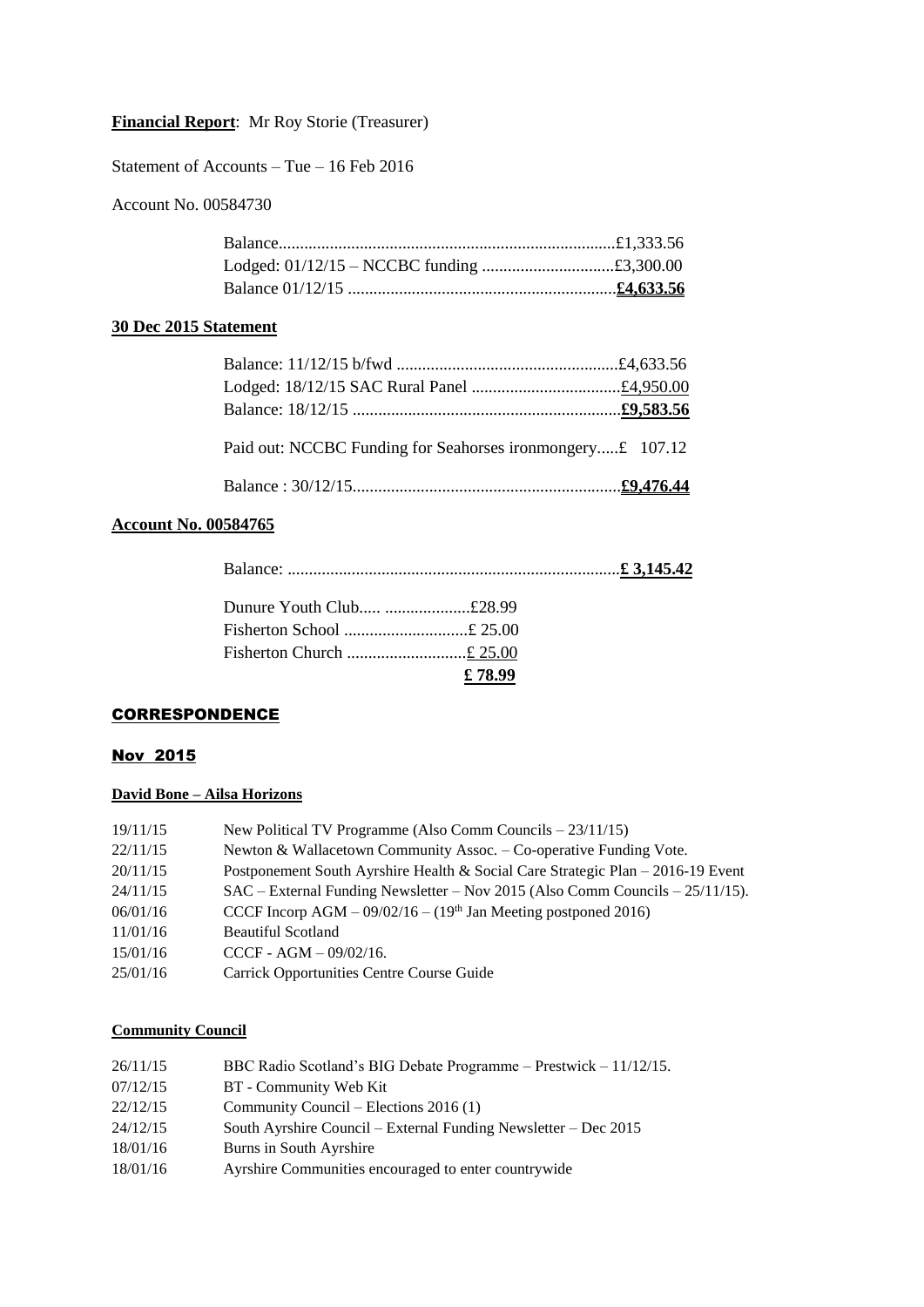### **Correspondence** Contd/...

| 26/01/16 | Community Council – Elections 2016 (2)                                                                                                                                                                                                                                                                                              |  |  |
|----------|-------------------------------------------------------------------------------------------------------------------------------------------------------------------------------------------------------------------------------------------------------------------------------------------------------------------------------------|--|--|
| 01/02/16 | Climate Challenge Fund Open                                                                                                                                                                                                                                                                                                         |  |  |
| 01/02/16 | <b>Community Council Election Promotion</b>                                                                                                                                                                                                                                                                                         |  |  |
| 10/02/16 | Community Council – (Lorna Jarvey – Sustainable Dev Policy Officer with SAC)                                                                                                                                                                                                                                                        |  |  |
|          | Re: Possible Funding to help – South Ayrshire & Galloway Biosphere – Launched its climate<br>ready biosphere vision + action plan.                                                                                                                                                                                                  |  |  |
| 12/02/16 | External Funding Newsletter - February 2016                                                                                                                                                                                                                                                                                         |  |  |
| 14/01/16 | SAC – Legal & Democratic Services – Licensing (Scotland) Act 2005 )Notice of Application<br>Live Lounge, Craig Tara, Heads of Ayr, Dunure Road, Ayr.<br>) for Variation of<br>Mash & Barrell, Craig Tara, Heads of Ayr, Dunure Road, Ayr<br>)Premises Licence<br>Bonga Wonga Show Bar, Craig Tara, Heads of Ayr, Dunure Road, Ayr.) |  |  |
| 03/02/16 | Peter Mason - CCCF (Carrick Community Councils Forum) AGM - Town House,<br>Knockcushian Street, Girvan. At 7pm on 09/02/16.                                                                                                                                                                                                         |  |  |

### (**Have previously emailed all above to DCC Members**)

# PLANNING APPLICATIONS/DECISIONS

# NOV/DEC 2015 & JAN/FEB 2016

### **Planning Application Decisions (01/10/2015 – 31/10/2015) – Recvd: 19/11/15**

| <b>Permitted</b><br>(15/10/15) | Mr Phil Findlay                                                                     | <b>Further application to</b><br>renew Planning permission<br>12/01168/App                                                                                                                                                                                                          | <b>34 Station Road</b><br>Dunure.                                                                         |
|--------------------------------|-------------------------------------------------------------------------------------|-------------------------------------------------------------------------------------------------------------------------------------------------------------------------------------------------------------------------------------------------------------------------------------|-----------------------------------------------------------------------------------------------------------|
| <b>Permitted</b>               | The Camping + Caravan Club<br>Greeenfields House,<br><b>Westwood Way, Coventry.</b> | <b>Formation of hardstanding</b><br>to 33 caravan pitches,<br><b>Formation of hardstanding</b><br>for Site Manager pitch,<br>resurfacing of caravan storage<br>$area + internal access rds.$<br>formation of laybys, formation of<br>play park + erection of entrance/exit barrier. | The Camping $\&$<br><b>Caravaning Club</b><br>A719 Pennyglen<br><b>B7023 Kirkoswald</b><br>Road, Maidens. |

**Weekly Planning Application for w/e: 20/11/2015**

None – N/A

**Weekly Planning Application for w/e: 27/11/2015**

None –  $N/A$ 

### **Weekly Planning Application for w/e: 04/12/2015**

None – N/A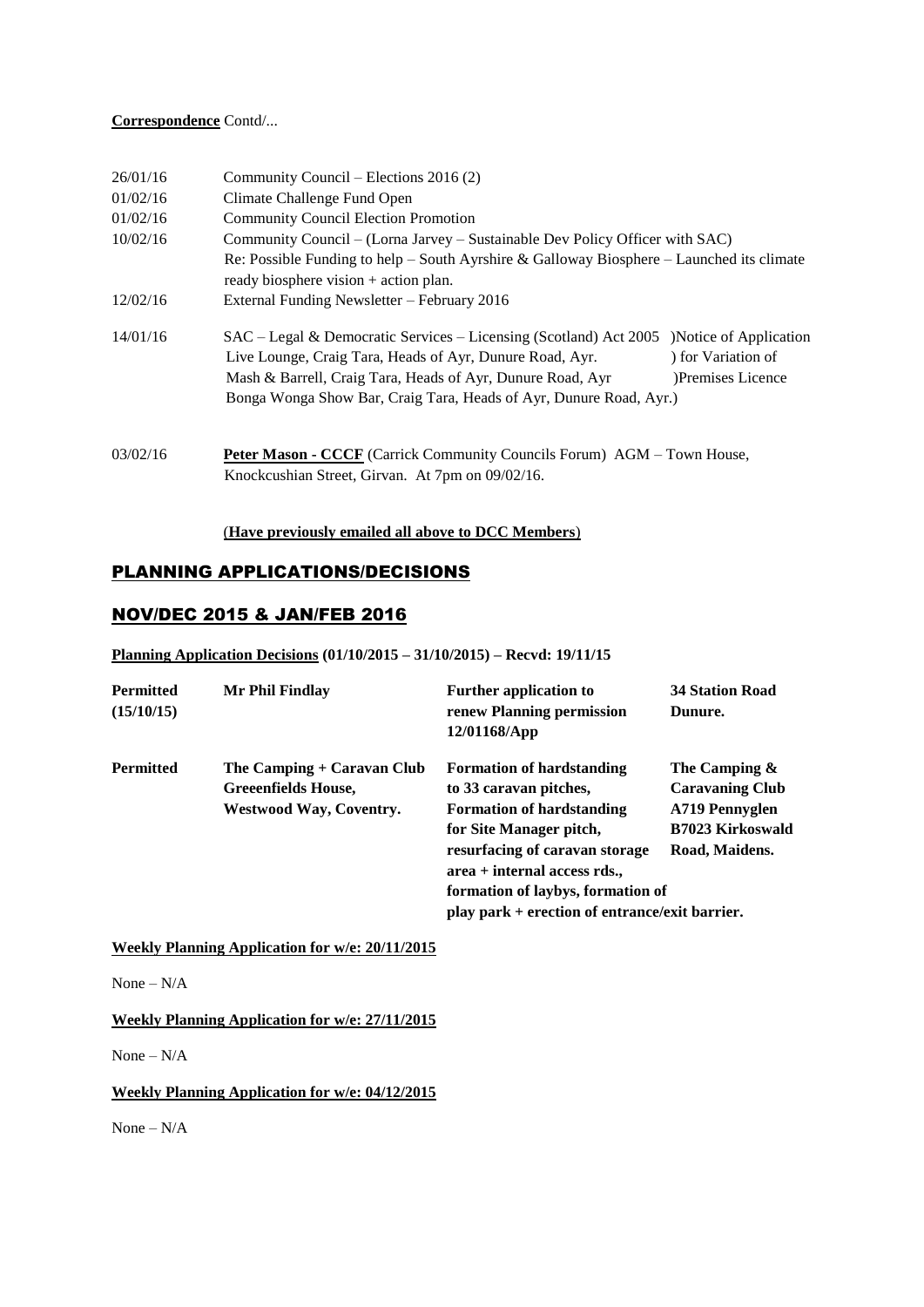# **Monthly Planning Application Decisions (Nov 2015) – Recvd: 10/12/2015**

**Permitted Bourne Leisure Ltd Infilling of Boating Pond, Craig Tara Holiday formation of 35 x static Park, Dunure Road, caravan pitches + assoc. Rds Ayr. + relocation of multi sports area.**

#### **Weekly Planning Application for w/e: 11/12/2015**

None – N/A

#### **Weekly Planning Application for w/e: 18/12/2015**

| <b>Proposal</b>                                         | <b>Site Address</b>                                                | Applicant       |
|---------------------------------------------------------|--------------------------------------------------------------------|-----------------|
| Prior notification of erection<br>of agricultural shed. | Laigh Kyleston Farm<br>A719 Dunure Rd., Ayr<br>Ayr Rd., Fisherton. | Mr C Rankin     |
| Application under Sect 36.,                             | Proposed Wind Farm,                                                | Coriolis Energy |
| of the Electricity Act 1989                             | Chirmorie,                                                         |                 |
| (as amended) for consent to                             | C72 Gowlands Terrace,                                              |                 |
| $constant + operate$ Wind Farm,                         | Barrhill - South via Chirmorie -                                   |                 |
| comprising 22 x turbines with                           | Council boundary south from Barrhill.                              |                 |
| max generating capacity of 80mw.                        |                                                                    |                 |

#### **Weekly Planning Application for w/e: 24/12/2015**

None – N/A

### **Monthly Planning Application Decisions (Dec 2015) – Recvd: 14/01/2016**

**None - N/A**

### **Weekly Planning Application for w/e: 15/01/2015**

| Alterations $+$ extension to<br>dwellinghouse. | Sauchrie Lodge, U63 from C122 -<br>North via Sauchrie to A719,<br>Nr Genoch, Maybole. | Mr John Fulton            |
|------------------------------------------------|---------------------------------------------------------------------------------------|---------------------------|
| <b>Erection of Sculpture</b>                   | Dunure Harbour, Harbour View,<br>Dunure.                                              | $SAC$ – Dunure Youth Club |
| <b>Erection of Barrier</b>                     | Dunure Harbour, Harbour View,<br>Dunure.                                              | DHCA Ltd                  |

#### **Weekly Planning Application for w/e: 22/01/2016**

| Alterations $+$ extension to                   | Railway Cottage, Balchriston, | Mr Douglas Brown |
|------------------------------------------------|-------------------------------|------------------|
| dwellinghouse.                                 | U5 from A719 Nr. Pennyglen    |                  |
| 15/01/16                                       | Lodge, East to seashore at    |                  |
|                                                | Goatsgreen, Maybole. KA19 8JU |                  |
| Alterations $+$ extension to<br>dwellinghouse. | 50 Kennedy Drive,<br>Dunure.  | Mr D Chapman     |